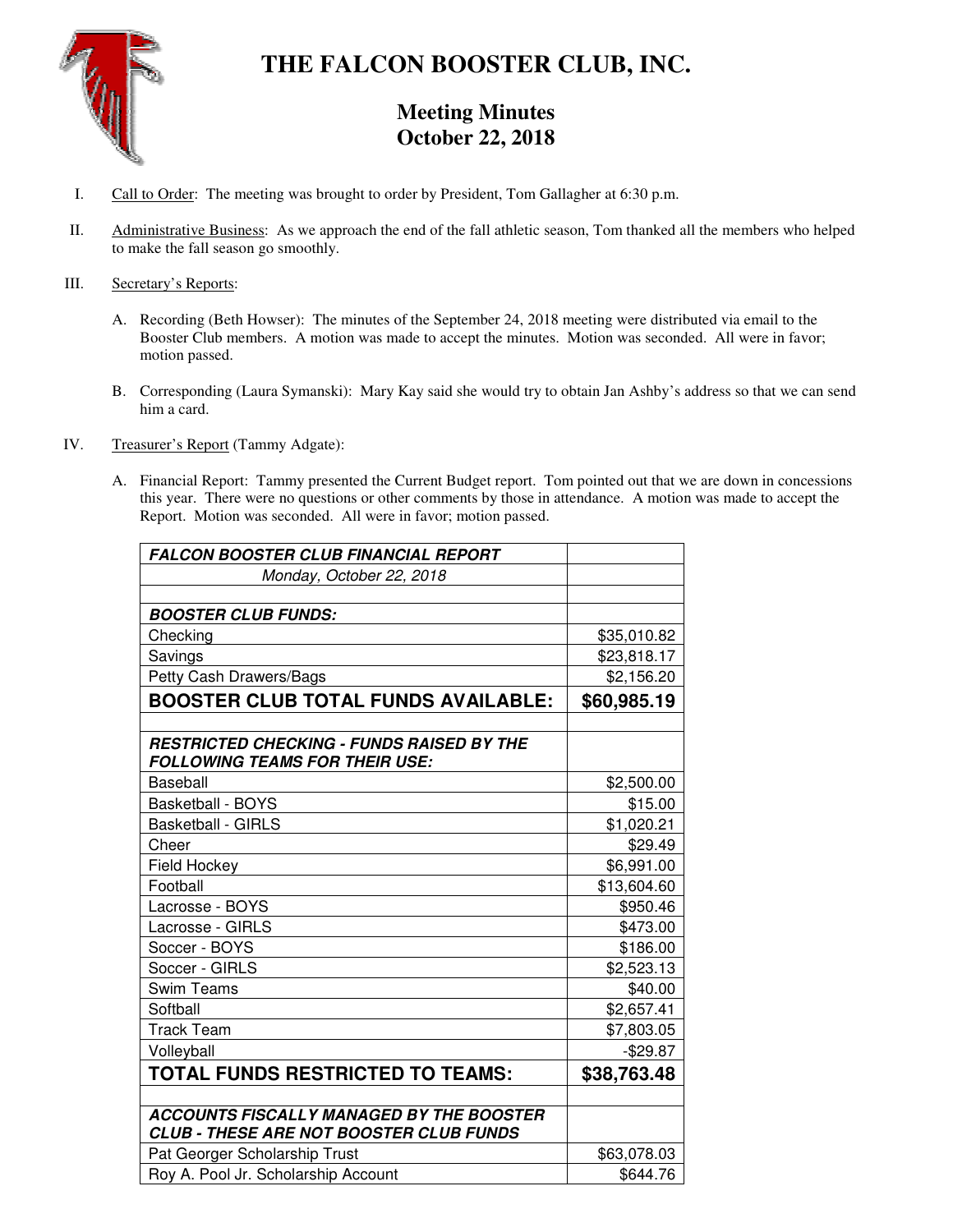#### V. Committees:

- A. Membership (Mary Kay Anderson): We currently show 79 members; 18 Board and 61 general members. If you have not yet submitted your application and fee, please turn that in as soon as possible.
- B. 50/50 (Mary Kay Anderson): We have brought in \$713 so far this year. The raffle was held at 4 of the 5 home football games. Was not held at the other due to the delay and lightning. Hopefully, we will be able to sell at some of the basketball games.
- C. Concessions: Fall concessions are down this year. There are still a few games left. Mr. Burton noted that there is a JV football game tonight and the last one next Monday night. The last volleyball regular season game is Thursday and, hopefully, they will host a playoff game. Field hockey also has their last home game Thursday.
- D. Other -No other reports

#### VI. Director of Student Activities:

A. Report: No report

## VII. Old Business:

- A. Football Concessions Stand Water Issue: Will check with Coach Holmes to see if this has been taken care of. As of today, the ice machine is working.
- B. Fall Sports Awards Night: Date: **TBD** as soon as a date is available, information will be sent to all Booster Club members. There will be light refreshments served at 6:30 and awards at 7:00. The Awards Committee will contact members to help if needed. Coach Holmes and Coach Ott will prepare the program.
- C. Sponsor Banner-2018 Dinner/Dance. Coach Ott is still working on the Banner.
- D. International Gold Cup Saturday, October 27, 2018
	- 1. Tom has the car passes and ribbons for volunteers. See him after the meeting to get your pass and ribbon. There are quite a few changes to the event this year: there is no Will Call or ATM at the Corner Store, there will be an Uber drop off/pick up location, there are 8 additional gates that we will have to staff due to a new way of accessing the viewing.
	- 2. Volunteers: Currently we have 35 volunteers committed to working the event. Volunteers are needed from 9:00 - 3:30-4:00.
- E. Other: No other Old Business

## VIII. New Business:

- A. Coach Brizzi Shooting Machine: Coach Brizzi made a presentation to the Booster Club about the fundraising efforts of the Boys Basketball program and his request for assistance from the Booster Club in purchasing a new Shooting Machine. They currently have 2 Shooting Machines but the oldest one (about 10 years old) is in need of repair. The new and improved machine they are looking at costs \$6,850. The company will give them \$1,800 for trading in the machine needing repair. The Basketball team is holding a fundraiser and they will use \$1,000 of the fundraising funds towards the Shooting Machine and Coach Brizzi says they will also use the \$500 Booster Club Team Stipend towards the purchase of the Shooting Machine. A motion was made to fund a maximum of \$4,000 for a new Shooting Machine. Motion was seconded. All were in favor; motion passed. Coach Brizzi will work with Tammy Adgate to arrange for the purchase of the Shooting Machine.
- B. Meet the Coaches Night Winter Season: Date: Wednesday, November 14, 2018, 7:00 pm.
- C. Team Fundraisers: Tom mentioned that many of our athletic teams host fundraisers to raise money for their team. If you hear of any fundraisers, please support them.
- D. 2019 10K Dinner/Dance/Auction Date: March 30, 2019
	- 1. Ticket Price: \$135. The tickets need to be ordered as soon as possible.
	- 2. Music Kay Finnerty: Kay was contacted and is available to work the Dinner.
	- 3. Caterer: A decision needs to be made soon on the caterer. The membership has requested that we request quotes from different vendors. If anyone knows a vendor who caters, please provide their contact information to Tom or Mary Kay.